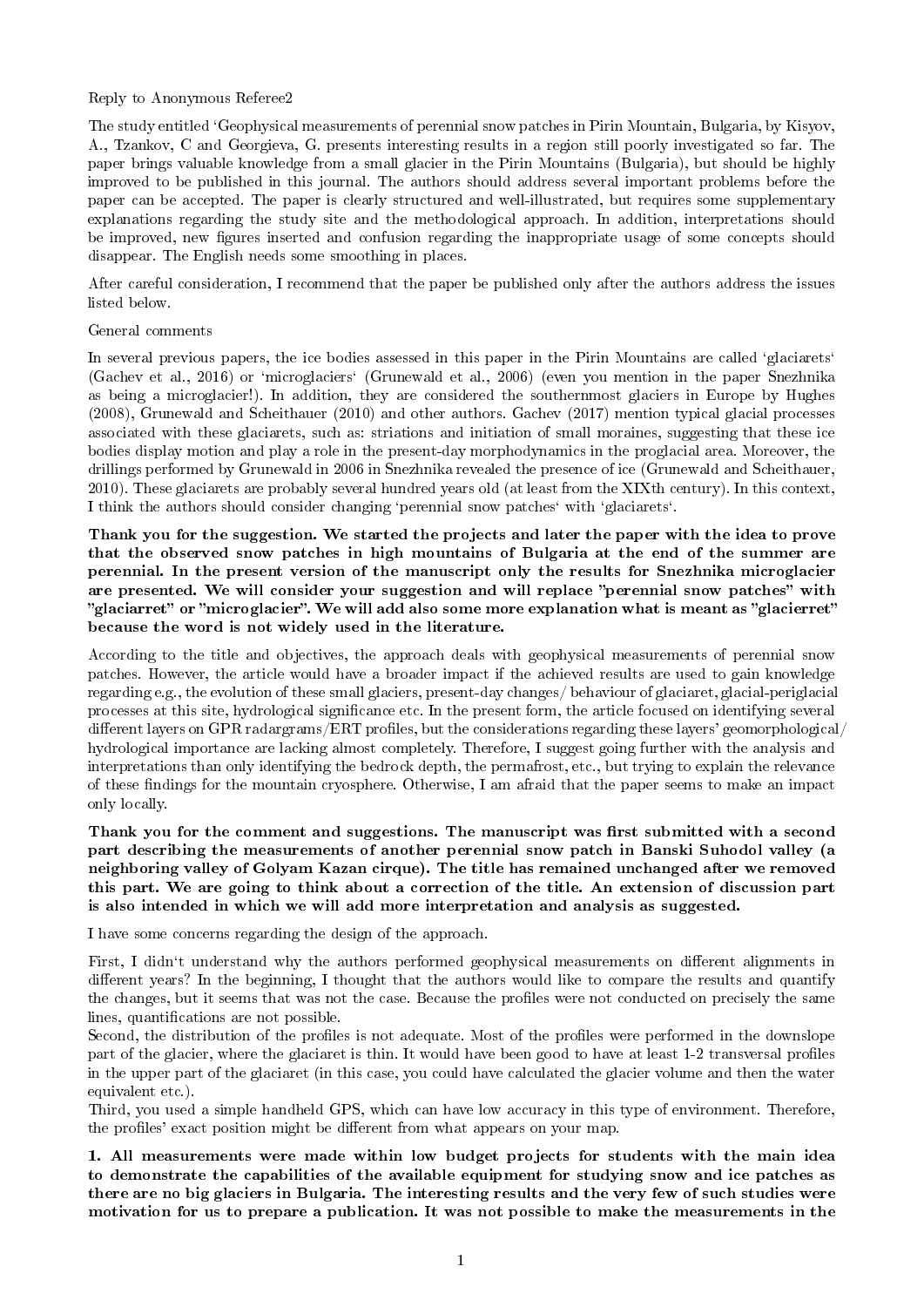exact same date every year due to many reasons (the weather in the mountain for example) but also we don't think that it is so important in this case. The time of measurements was selected to be at the end of the summer and before the first snow in the mountain or the time of the expected lowest size of perennial snow patches. This is actually relative time, because in on year the first snow falls in September and in the other, the weather in October is still warm. Even the profiles are not conducted on the same lines an assesment of change within the years can be made.

2. The distribution of the profiles was meant to be more dense but the steep slope of the microglacier didn't allow us to make more profiles in the upper part in 2018. There is clarification about this in the text. We made more GPR profile later in 2020 in order to supplement the data about the thickness of Snezhnika and underlying structure.

3. Thank you for this comment. The accuracy of the handhels GPS is 2-3 m and this is less than the obtained subsurface structures. You are right that the quantification are not possible although some changes can be estimated. Actually the accuracy of the profiles positions was improved with the LUA images used later to produce DEM. This is not explained deeply in the text while DEM is not used for the calculations. We decided that including this information will encumber the text. Although we will add some more information in the manuscript. We were not able to use geodetic GPS in the previous studies but we will consider using it in the future as we are going to continue the monitoring of this site and also to conduct measurements in new places in the mountain.

You used ERT to investigate the lower part of the glaciaret, but as far as I know, ERT is problematic when the electrodes are fixed in the snow. Please refer to similar studies using ERT on snow patches/small glaciers and highlight the capabilities/limitations of ERT on snow/ice surface. In addition, I didn<sup>'t</sup> understand why setting the electrodes distance at only 1.5 m? Because the distance between electrodes was small, the penetration was not enough to estimate 'frozen areas' thickness in some profiles. Generally, the measurement protocol in this environment uses a 5 m electrode distance.

Yes, the ERT is problematic when it is used fully on snow. There are laboratory experiments demonstrating the use of special electrodes in ice but it was not working in real measurements in the mountain. In our case all electrodes were in the gravel and only one electrode from one profile was in the ice. This is mentioned in the text.

The distance between electrodes was selected as the maximum possible length due to the terrain divided by 24 (the number of electrodes). Using a smaller distance between the electrodes we have better resolution. If we made measurements with lower resolution, we would miss the small anomalies like the watered layer near the surface. There is also clarification in the text about the distance between the electrodes.

It would also be helpful to mention the precise date of geophysical measurements each year.

Thank you for this suggestion, we will add this information in the text.

The radargrams have no topography, and because of this is difficult to interpret the reflections.

## We have added topography according the similar comment of the Referee 1.

A recent study (Persoiu et al., 2021) showed that significant changes might occur at Snezhnika between different hydrological years (e.g., 2018 vs 2019). Therefore, please consider the interannual changes of this glaciaret when interpreting the results of profiles performed in different years. From the pictures, it seems that in 2018 was much more snow than in the following years. Do your GPR profiles tell you anything about ice-thickness changes between 2018 and 2020? Because according to Persoiu et al., significant variations in the surface may occur at this site.

The periodic changes in size of Snezhnika microglacier are observed since 1994 (Gachev et al.,2016). Between 2018 and 2020 we also observed the decrease of its size. The GPR profiles from 2018 show well the thickness of the "new" snow. The changes in size of the microglacier and how this affects the results from geophysical measurements are described in the text.

Because this site is unknown to most readers, you should give more details about this site. First, please include a map with the localization of the study area. Then, please add a short description of the evolution of glaciers in the Pleistocene and Holocene in this area supported by the morphology of this valley (e.g., moraines). Because karstic rocks occur here, please also refer to the presence of karstic features in this cirque. You did measurements in the proglacial area of the glacier, but you didn<sup>'t</sup> describe it: type of surface, vegetation, clasts dimensions, presence of soil, water etc. It is also essential to describe the climate in the Pirin Mts.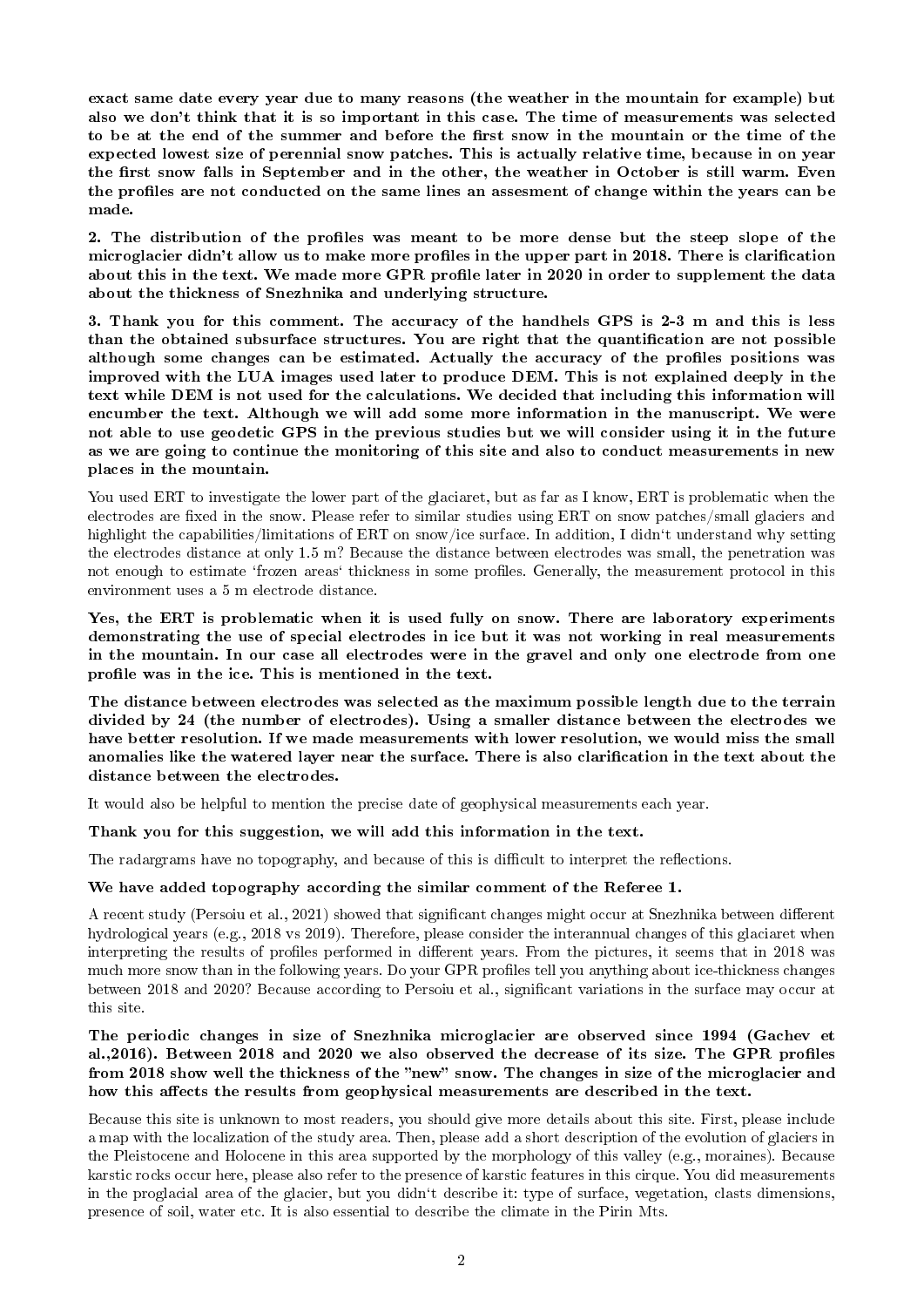# Thank you for this suggestion. We are going to prepare a more representative figure of the study site. We will include also information for evolution of glaciers in Pirin. According to the description of the site and the climate we can add a few sentences but mainly we think that the information given in 2.1 in the text is enough for this manuscript.

Please refer to other similar studies regarding the interpretation of the GPR measurements. For example, you interpreted a pattern of reflections in the substrate as a' frozen zone'. Based on what characteristics of the reflections do you make this interpretation? Are there similar findings in other studies? The same observation for the second layer where the 'voids are filed with ice and water'. How do you be so sure that the voids between blocks are filled with ice and water? If the voids are filled with ice in this layer, then this is also permafrost. Then, what is the difference between layer 2 and 3? You should interpret all the other reflections by comparing them with similar findings elsewhere. Have you noticed any hyperbola in the radargams? You can use it to calculate velocities and see whether you have ice/permafrost/rocks or a mixture (most probably). What about internal coarse layers embedded in the ice? Grunewald and Scheithauer (2010) found such layers in the drillings done in 2006. Please also discuss the transition between snow/firm/ice.

Interpretation of geophysical data (from one method) only by pattern is mainly ambiguous. In most papers there is previous information for the structure form boreholes or other methods. Due to the lack of previous information especially for the underlying structure of Shnezhnika we have compared the results from GPR and ERT measurements. The zone estimated as "frozen zone" on GPR profiles has very high resistivity on ERT. According to the small reflections within this zone on GPR profile it should be an ice rich zone. There are very few hyperbolas with wellpreserved shapes. The estimated velocities range from 0.12 to 0.16. We used an average values for the different layers we distinguished. We outlined some internal layers within the ice on the radargrams from 2020. Thank you for the comment, we should extend discussion, adding more information and interpretation.

One of the most interesting findings in the geophysical profiles is the so-called 'frozen zone'. Unfortunately, the interpretation based on the presented results is partly vague. For example, it is not clear if there is a lens of massive ice in the substrate or a mixture of ice and rocks (ice-cemented materials). The term 'frozen zone' is problematic and I suggest replacing it with ground ice/permafrost. First, you should clarify if you have periglacial or glacial ice in the substrate and discuss the origin of the ground ice/permafrost. Then you should describe the mechanisms involved in forming the permafrost at this site below the glacier and the non-frozen bedrock and whether it is ice-rich permafrost or massive ice is missing. Finally, try to explain processes that control permafrost occurrence at this site below an unfrozen/frozen ?? (this is not clear) bedrock and what happens with water below the glacier. Since this is a region with karstic rocks, please also refer to the hydrogeology in the Discussions and the presence/absence of caves/dolines etc. in the region.

# Thank you for this comment, it is very useful for us and we are going to extend the discussion part including the suggested information. Most probably, there is mixture of ice and rock blocks.

Specific comments

Abstract

Line 7: "in order to evaluate changes in the snow patches size and thickness"... replace with "in order to assess glaciaret thickness and its internal structure". You haven't cuantified changes of size/thickness.

## Actually we made each year also measurements of the size of the microglacier but this information is not included in the text. We will consider your suggestion for correction.

Line 8: Maximum thickness of ice can be higher than 8 m in the upper part of the glaciaret where there are no transversal profiles. Please add that maximum thickness of 8 m or even higher occur in the upper part of the glaciaret.

## We are going to mention that the thickness can be higher than estimated during our measurements.

Line 10: replace "frozen zone" with permafrost/ice-cemmented sediments.

## Replaced

Line 11: the presence of permafrost in the Pirin was also indicated by Onaca et al., (2020, 2022).

Onaca et al. 2020 is cited in the Introduction part. Onaca et al. 2022 was submitted on 29 December 2021 when our manuscript was still available for discussions. It was not possible to refer a future work.

Introduction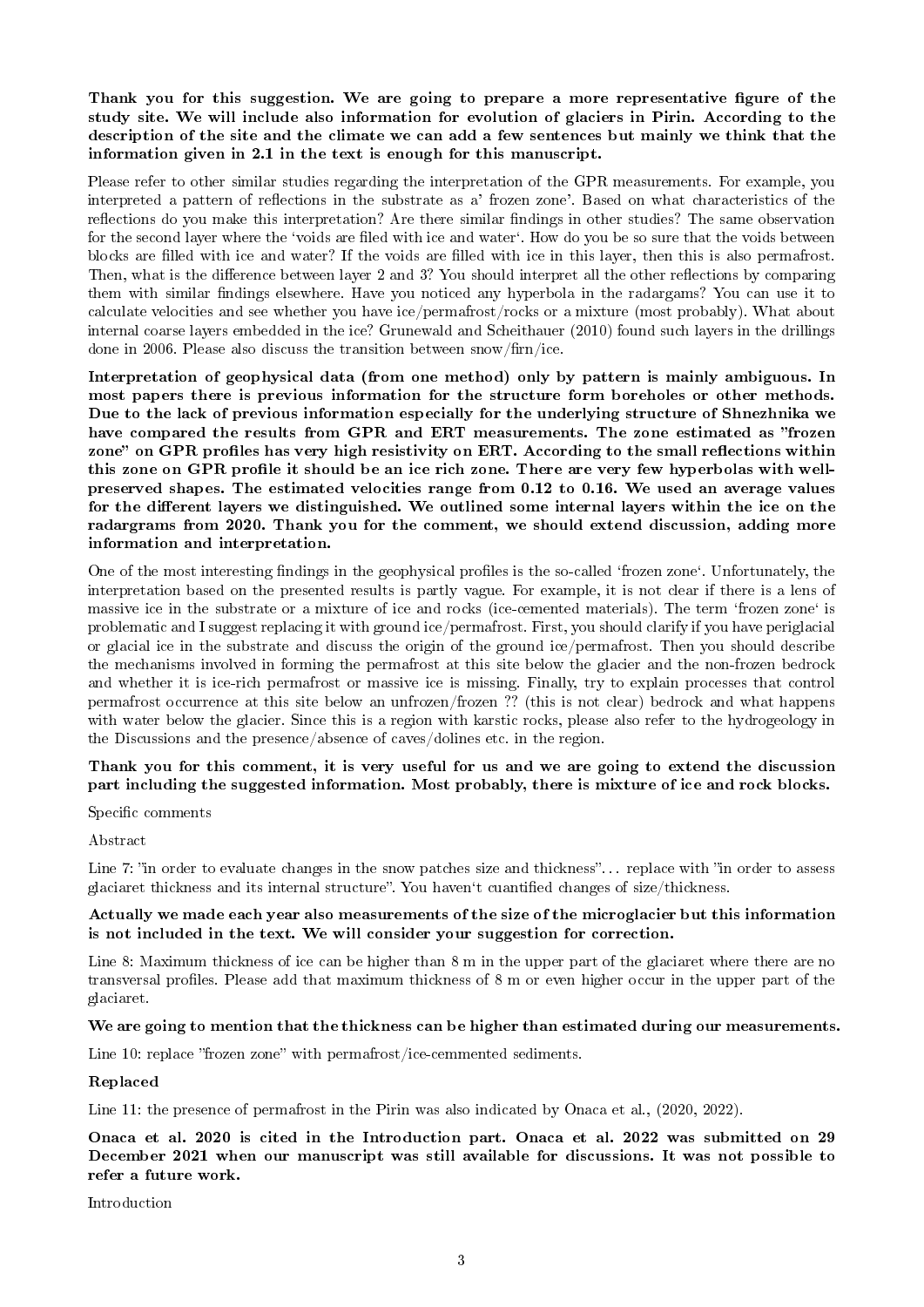Please write a paragraph on the importance of knowing the ice thickness, internal structure for glaciology/hydrology/geomorphology.

# Thank you for this suggestion, we will add this information in the text.

Line 18: add a citation after 'global changes than glacier'.

## Reference is added.

Line 19-20: What do you want to say with "permafrost is the last stage of glacial life cycle"? This doesn't seem right. The occurrence of permafrost is not necessarily conditioned by the presence of a glacier. For example, in never-glaciated regions in Canada permafrost exists for several hundred of thousand years. In mid-latitude mountains, in regions without glaciers in the last 10 ka, permafrost still exists due to favourable topo-climatic conditions. In the Pirin Mts., permafrost probably also occurred at sites free of ice in the last 10 ka.

## Thank you for this comment. We will rewrite this sentence to be more clear.

Line 21: This is wrong! During LIA the only glaciarets in Bulgaria were very small (see Gachev, 2000, Holocene glaciation in the mountains of Bulgaria, Mediterranean Geoscience Review, 2, 103-117). Large glaciers occurred in Bulgaria only in the Pleistocene. Please refer to this (see Kuhlemann et al., 2013, QI).

## Thank you for the comment. We will correct the sentence.

Line 32: please see this recent study (Onaca et al., 2022) in which geophysical measurements on Snezhnika are presented.

# Thank you for the reference. It is released after the our manuscript was available for discussion.

Line 36: it is not clear if you are talking about permafrost or air temperature?? Please also add a citation here.

# Thank you for the comment, we will correct the sentence.

Line 36: not only "mountain slopes with permafrost are significantly vulnerable to climate change"; flat permafrost terrain is also vulnerable (see, Biskaborn et al., 2019).

## Yes, you are right, but in the Introduction we focus on mountain areas as the study is carried out in the mountain.

Line 41: you are right that snow acts as a shield for radiation, but on the other hand it also may hamper the aggradation of permafrost.

## Thank you for the comment, we will add it in the text.

Lines  $74-75$ : "The polar ice...." - this is irrelevant here.

## Thank you for this comment, we will remove this part of the sentence.

Line 84: "ERT can successfully be applied for studying glacial structures" - What types of structures? Please be explicit and add citations.

## We will refer to Kneisel et al. 2008 and wi will correct the sentence.

Line 92: You didn't present any results from Banski Suhodol Valley and since is not the subject of this paper you should avoid referring to this site when presenting the aim of the paper.

## A correction of the text is made.

Methods

Line 98: You didn<sup>'t</sup> present any DEM in the paper. Please delete this sentence.

# We decided to leave this and to add some information for the DEM and the work with LUA on site.

Line 99: 2.1. Study site description – please give more details on this site. A localization map  $+$  a detailed map of the topography of this cirque is also necessary. Please indicate on this map: Dzhamdziev ridge and all the other peaks.

## Thank you for this suggestion.

Line 103: replace "snow patch" with "glaciaret".

# Done

Line 112: "They were formed during the final phase...". It is not clear who?

The sentence is rewritten.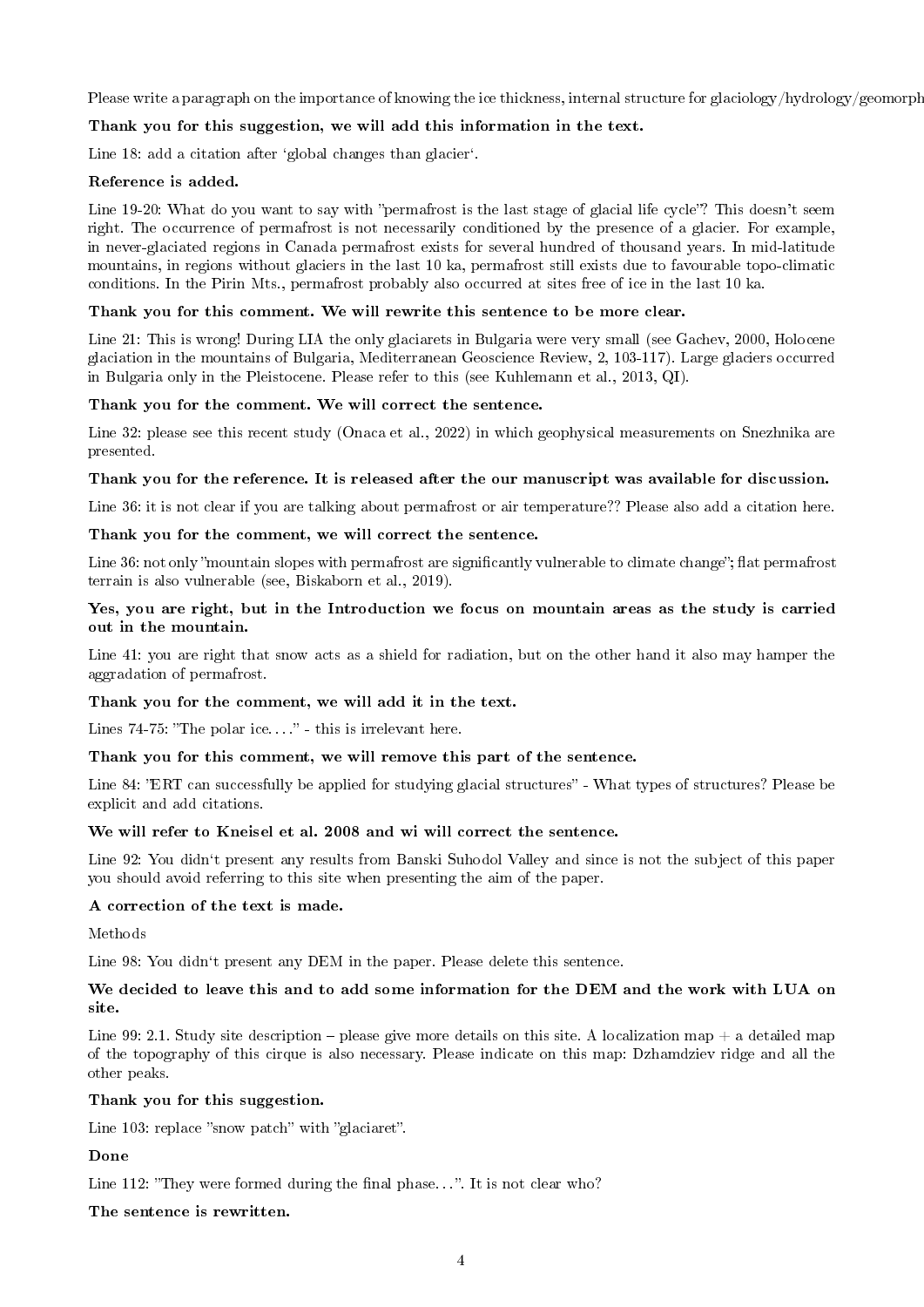Line 131: What about mean velocities of snow? And permafrost? You mention that this glaciaret is a snow patch, but using the velocities for ice. In other studies ice is  $0.16$  m/ns. How can affect the thickness estimation of the glaciaret?

The surface of Snezhnika in 2018 was presented with a wet snow layer, which was also compacted and semi-frozen, up to 2 m thick mainly at the lower part of the glacier, so we used the same average velocity 0.15m/ns as for the ice below. The change from 0.15 m/ns to 0.16 m/ns  $(+0.01)$ m/ns) will add 6.7 cm to every meter from the glacier section. This means that about 0.54 will by added to the estimated depth of the glacier in our deepest investigated part.

Line 134: I have serious doubts regarding such a low error of the GPS in this shaded cirque. What about the vertical error? Topography is extremely important for the interpretation of geophysics profiles. When doing geophysics in such a rough terrain the protocol says that dierential GPS is mandatory!

The horizontal accuracy of the handhels GPS is 2-3 m and this is less than the obtained subsurface structures. The vertical error is double the horizontal. We were not able to use geodetic GPS in the previous studies but we will consider using it in the future. We are going to continue the monitoring of this site and also to conduct measurements in new places in the mountain.

Lines 135-140: it is not clear if there are GPR profiles repeated exactly on the same line in 2020 compared with 2018. From fig 3 it seems that GPR in 2020 is different than those performed in 2018. It means that you can not actually compare the radargrams, by means of changes.

# We don't have such profiles. The effort was to cover more are of Snezhnika with GPR profiles in order to estimate better the thickness of the microglacier and its internal and underlying structure.

Line 140: why didn't use topography when creating the radargrams? Topography is extremely important for interpretation. Without topography how can you interpret if reflections are parallel with the surface etc?

#### The topography is added to the radargrams according to comments from Referee1.

Line 142: It would have been good to try at least 1 or 2 GPR profiles in the upper part of the glaciaret in 2018 (when the glacieret size was the greatest in the last years) and where the thickness is probably greater.

## It was planed so but the slope was very steep and the antenna moved up and down along the slope, the people making the measurements walked faster or slower in different part of the profile which produced side effects on the radargrams. It is mentioned in the text but the problems during the measurements are not described in detail.

Figure 3: Give more details about the picture in the background (when it was taken?). If possible, would be good to overlap the contour of glaciaret (or at least of the front) in 2018, 2019,2020 to see if it was ice in 2019 and 2020 where you did some profiles. Please replace Glacier Snezhnika with glaciaret Snezhnika on the picture. In the caption replace the Golyam Kazan area with Snezhnika glaciaret.

#### We have new picture according to the comments of Referee 1.

Line 155: Why setting the distance between electrodes at 1,5 m? Following the protocols in permafrost environments a distance of 5 m between electrodes allows you to measure 120 m prole length and probably around 20 m penetration depth. The moraine looks a bit challenging, but it would have been so interesting to make at least a profile on it, to see its internal structure!

## For the distance between the electrodes please see the answer above. The inner slopes of the moraine are very steep and this will cause false anomalies due to deformation of the profile geometry. Additionally the inner slope of the moraine is very unstable.

Line 159: It is not clear if some profiles/parts of the profiles cross the glacieret. It seems that ERT 3 and 2 cross the glacieret and in this case, you should interpret the ERT values with extreme caution, since ERT in the snow is extremely tricky. Write a phrase about the contact between the electrodes and the ground?

## Thank you for this comment, we should explain it better in the text. Only one electrode from the last profile (the third) was in the ice. This was possible due to the shape of the microglacier and boarder between the ice and the gravel.

Line 162: "real geoelectrical section" - what do you mean (inversion from apparent to true resistivity?)

#### Yest it is inversion.

Results and Discussion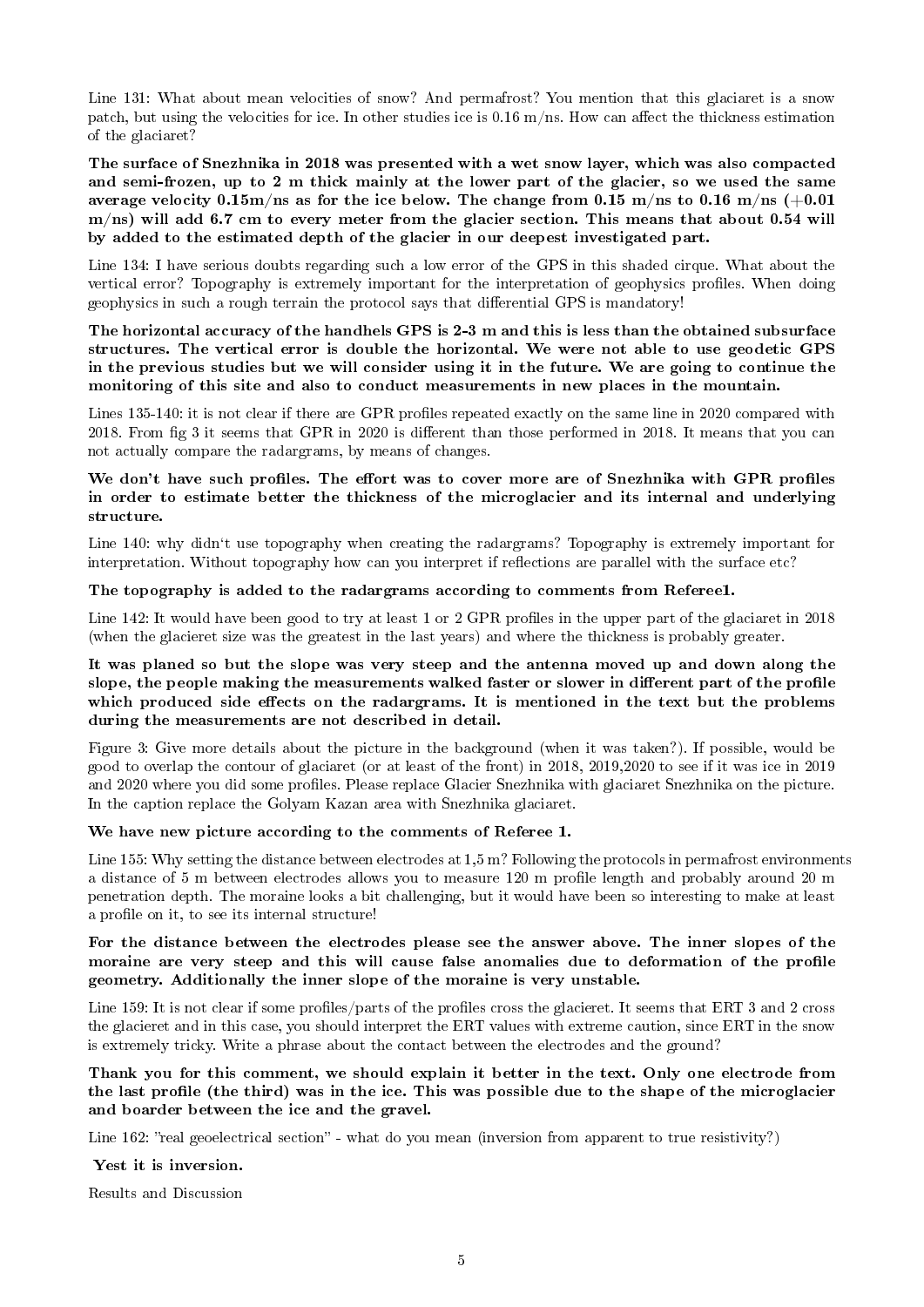Line 170: "which are horizontal relative to the slope"... how do you know, since your profile has no topography?

#### This is corrected according to the comments of Referee 1.

Line  $170$ : replace "snowfield" with "glaciaret".

#### Done

Line 171: "The uppermost layer represents the microglacier". What do you mean? The ice?

#### Yes, mainly ice. The first layer is the microglacier and other layers represent the structure beneath the microglacier.

Less 173: you identified some discontinuities in the ice. Vey nice... can you say something about these?

## Thank you for this comment. This is mainly the discontinuity between the snow and the ice but also some discontinuities in the ice are notified. We will add a few sentences in the text to explain this.

Lines 175-175: is not very clear here. Please rephrase.

#### Thank you for the comment, we will correct this.

Line 177: "The second layer lies under the ice"... you are not referring to GPR2018-1, GPR2018-2 and GPR2018-3, right?

#### We are referring namely to these profiles. We will add also "snow" in the text.

Line 178. You say that the voids are filled with water and ice in layer 2, but is not clear based on what you affirm this? Please, give references to similar findings. If this layer is draining the melted glacial water, why are some voids filled with icer? And how do you explain the presence of water in the so-called "meltwater zones", which are between the glacier front and the LIA moraine? Here is a possible scenario, but it might be wrong: the melting water may inltrate layer 2, but because layer 3 is permafrost (impermeable), it follows the permafrost table downslope and accumulates in the proglacial area where ERT reveals a high concentration of water. Maybe if you agree with this scenario, you can make a simple model in which to represent the primary circuit of glacial melting water and the role of permafrost for drainage.

## We estimated the presence of meltwater zone from very law values of resistivity. We observed also on site near the microglacier water which disappeared very close to it. We think that the ERT profiles are not enough to make adequate model of the drainage system in the area but we will consider it during the future measurement.

Line 186: This is very important. Can you comment on the large differences in the velocity between layers 2 and 3? Ice lenses mean massive ice (pure ice)? It is hard to believe. . . only if a thick mantle of debris-covered old glacial ice. I think here might be rather an ice-rich permafrost (usually around  $105\Omega m$ ).

## The velocity of both layers is equalized later when we reproduced the radargrams according some comments of Referee1. Because of the lack of strong reflections we interpret this layer as very rich on ice permafrost. It is possible ice-rich glaciofluvial sediment. We are going to extend the discussion part with this.

Line 194: replace "snowfield" with "glaciaret".

#### Done

Lines 199-200: It is not clear which figure is the frontal moraine? If it's 5a it means that the frontal moraine is well below the ice because GPR1 ends somewhere in the middle of the glacieret? Please clarify!

## Both profiles along the slope from 2020 end almost at lower border of Snezhnika. The size of the microglacier in  $2018-2020$  can be seen on fig.1.

Line 210: according to Onaca et al.,  $2022$  the maximum dept was 12 m. You should also refer to this finding.

#### We will comment the estimated thickness from Onaca et al. 2022 in the Discussion.

Line 222: apparent resistivity? Why not true resistivity?

#### Thank you for the comment. We have remove the "apparent" from the text.

Line 231-233: please be more precise: ground ice/permafrost (avoid 'frozen zone').

#### Thank you for the comment, we will clarify the text according your suggestion.

Line 238: Interesting finding! Can you explain why the active layer has thickened so much in only 1 year?